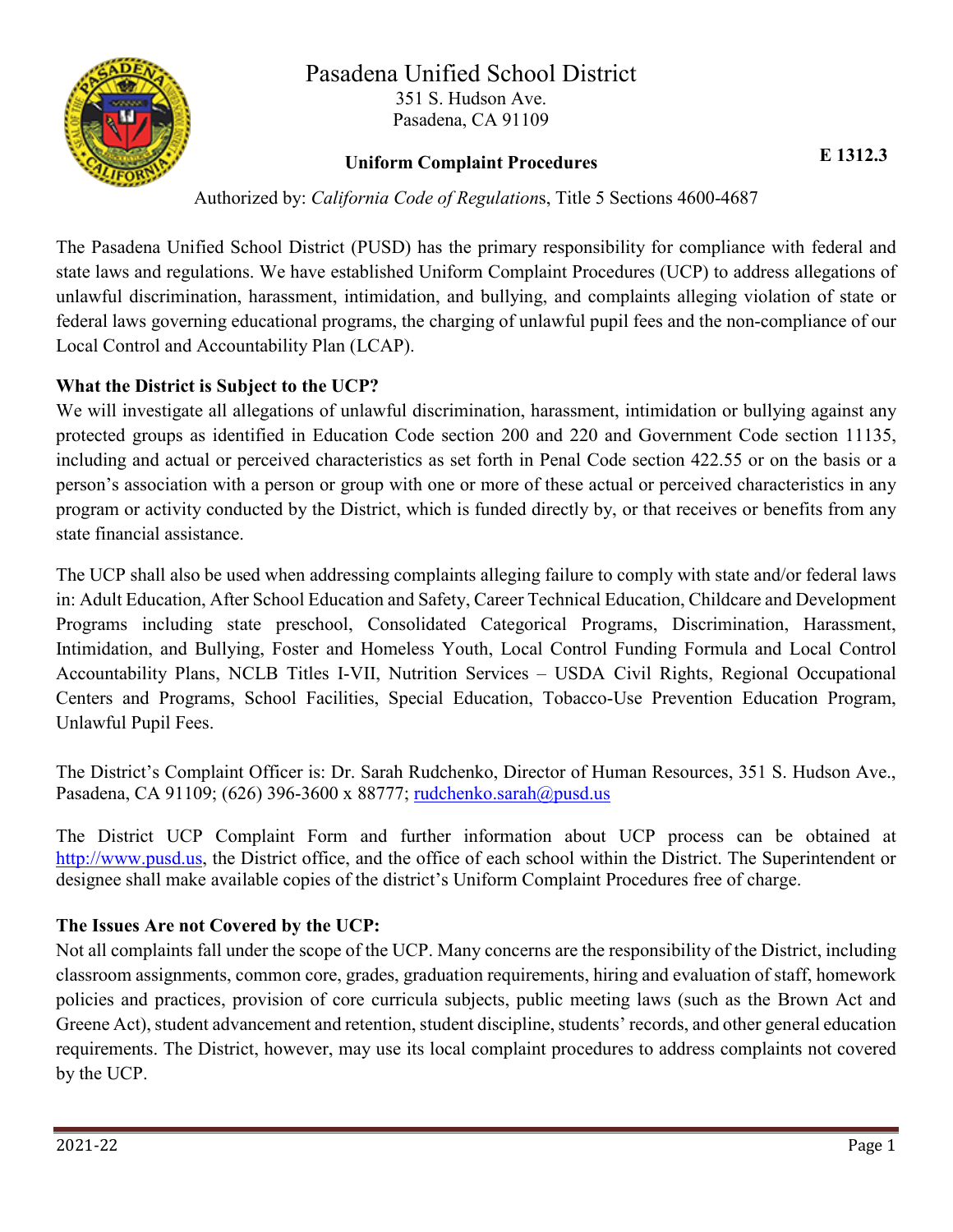#### **Level 1: Filing a Complainant?**

Any student, employee, parent/guardian, school and district advisory committee members, private school officials, and other interested parties may file a written complaint with the District presenting the basis upon which he/she believes they have been discriminated against, or the reason why the District may be out of the compliance with the federal or state laws.

All complaints shall be filed in accordance with the following:

- 1. A written complaint alleging district violation of applicable state or federal law or regulations governing adult education programs, consolidated categorical aid programs, migrant education, career technical and technical education and training programs, child care and development programs, child nutrition programs, and special education programs may be filed by any individual, public agency, or organization. (5 CCR [4630\)](http://gamutonline.net/displayPolicy/187026/1)
- 2. Any complaint alleging noncompliance with law regarding the prohibition against requiring students to pay student fees, deposits, and charges or any requirement related to the LCAP may be filed anonymously if the complaint provides evidence, or information leading to evidence, to support an allegation of noncompliance. A complaint about a violation of the prohibition against the charging of unlawful student fees may be filed with the principal of the school. However, any such complaint shall be filed no later than one year from the date the alleged violation occurred. (Education Code [49013,](http://gamutonline.net/displayPolicy/781186/1)[52075;](http://gamutonline.net/displayPolicy/899535/1) 5 CCR [4630\)](http://gamutonline.net/displayPolicy/187026/1)
- 3. A complaint alleging unlawful discrimination (such as discriminatory harassment, intimidation, or bullying) may be filed only by a person who alleges that he/she personally suffered the unlawful discrimination or by a person who believes that an individual or any specific class of individuals has been subjected to it. The complaint shall be initiated no later than six months from the date when the alleged unlawful discrimination occurred, or six months from the date when the complainant first obtained knowledge of the facts of the alleged unlawful discrimination. The time for filing may be extended for up to 90 days by the Superintendent or designee for good cause upon written request by the complainant setting forth the reasons for the extension. (5 CCR [4630\)](http://gamutonline.net/displayPolicy/187026/1)
- 4. When a complaint alleging unlawful discrimination (such as discriminatory harassment, intimidation, or bullying) is filed anonymously, the compliance officer shall pursue an investigation or other response as appropriate, depending on the specificity and reliability of the information provided and the seriousness of the allegation.
- 5. When the complainant or alleged victim of unlawful discrimination (such as discriminatory harassment, intimidation, or bullying) requests confidentiality, the compliance officer shall inform him/her that the request may limit the district's ability to investigate the conduct or take other necessary action. When honoring a request for confidentiality, the district shall nevertheless take all reasonable steps to investigate and resolve/respond to the complaint consistent with the request.
- 6. If a complainant is unable to put a complaint in writing due to conditions such as a disability or illiteracy, district staff shall assist him/her in the filing of the complaint. (5 CCR [4600\)](http://gamutonline.net/displayPolicy/187020/1)

## **Level 2: Investigation of Complaint**

- 1. Within 10 business days after the compliance officer receives the complaint, the compliance officer shall begin an investigation into the complaint.
- 2. Within one business day of initiating the investigation, the compliance officer shall provide the complainant and/or his/her representative with the opportunity to present the information contained in the complaint to the compliance officer and shall notify the complainant and/or his/her representative of the opportunity to present the compliance officer with any evidence, or information leading to evidence, to support the allegations in the complaint. Such evidence or information may be presented at any time during the investigation.
- 3. In conducting the investigation, the compliance officer shall collect all available documents and review all available records, notes, or statements related to the complaint, including any additional evidence or information received from the parties during the course of the investigation. He/she shall individually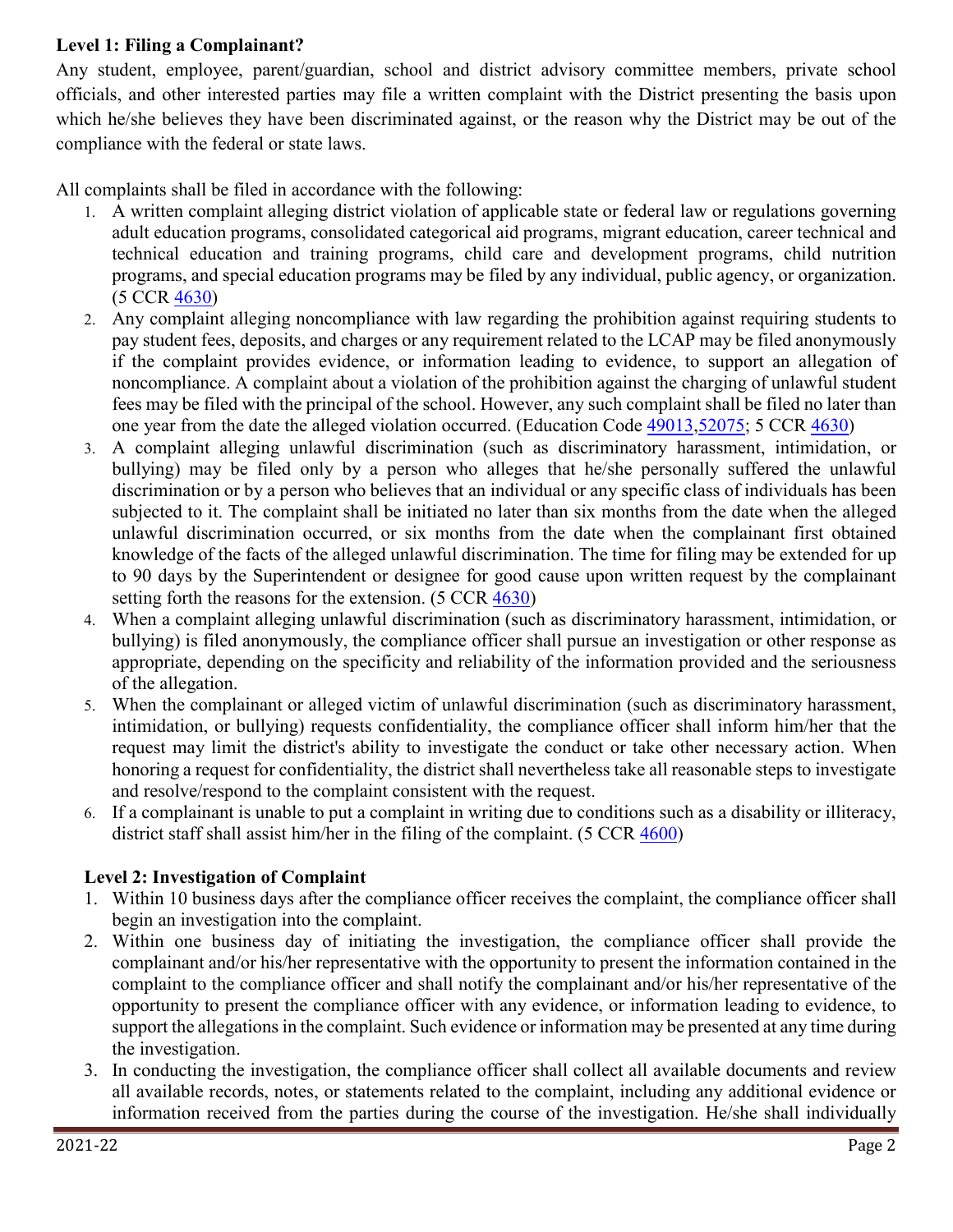interview all available witnesses with information pertinent to the complaint, and may visit any reasonably accessible location where the relevant actions are alleged to have taken place. To investigate a complaint alleging retaliation or unlawful discrimination (such as discriminatory harassment, intimidation, or bullying), the compliance officer shall interview the alleged victim(s), any alleged offenders, and other relevant witnesses privately, separately, and in a confidential manner. As necessary, additional staff or legal counsel may conduct or support the investigation.

- 4. A complainant's refusal to provide the district's investigator with documents or other evidence related to the allegations in the complaint, failure or refusal to cooperate in the investigation, or engagement in any other obstruction of the investigation may result in the dismissal of the complaint because of a lack of evidence to support the allegation. (5 CC[R4631\)](http://gamutonline.net/displayPolicy/187027/1)
- 5. In accordance with law, the district shall provide the investigator with access to records and other information related to the allegation in the complaint and shall not in any way obstruct the investigation. Failure or refusal of the district to cooperate in the investigation may result in a finding based on evidence collected that a violation has occurred and in the imposition of a remedy in favor of the complainant. (5 CCR [4631\)](http://gamutonline.net/displayPolicy/187027/1)
- 6. The compliance officer shall apply a "preponderance of the evidence" standard in determining the veracity of the factual allegations in a complaint. This standard is met if the allegation is more likely to be true than not.

#### **Level 3: Appeals to the California Department of Education**

Any complainant who is dissatisfied with the district's final written decision may file an appeal in writing with the CDE within 15 calendar days of receiving the district's decision. (Education Code [49013,](http://gamutonline.net/displayPolicy/781186/1) [52075;](http://gamutonline.net/displayPolicy/899535/1) 5 CCR [4632\)](http://gamutonline.net/displayPolicy/187028/1)

The complainant shall specify the basis for the appeal of the decision and whether the facts are incorrect and/or the law has been misapplied. The appeal shall be accompanied by a copy of the locally filed complaint and a copy of the district's decision. (5 CCR [4632\)](http://gamutonline.net/displayPolicy/187028/1)

Upon notification by the CDE that the complainant has appealed the district's decision, the Superintendent or designee shall forward the following documents to the CDE: (5 CCR [4633\)](http://gamutonline.net/displayPolicy/390294/1)

- 1. A copy of the original complaint
- 2. A copy of the written decision
- 3. A summary of the nature and extent of the investigation conducted by the district, if not covered by the decision
- 4. A copy of the investigation file including, but not limited to, all notes, interviews, and documents submitted by the parties and gathered by the investigator
- 5. A report of any action taken to resolve the complaint
- 6. A copy of the district's uniform complaint procedures
- 7. Other relevant information requested by the CDE

#### **Contact Persons for Programs and Services Covered by UCP (Please see the next page).**